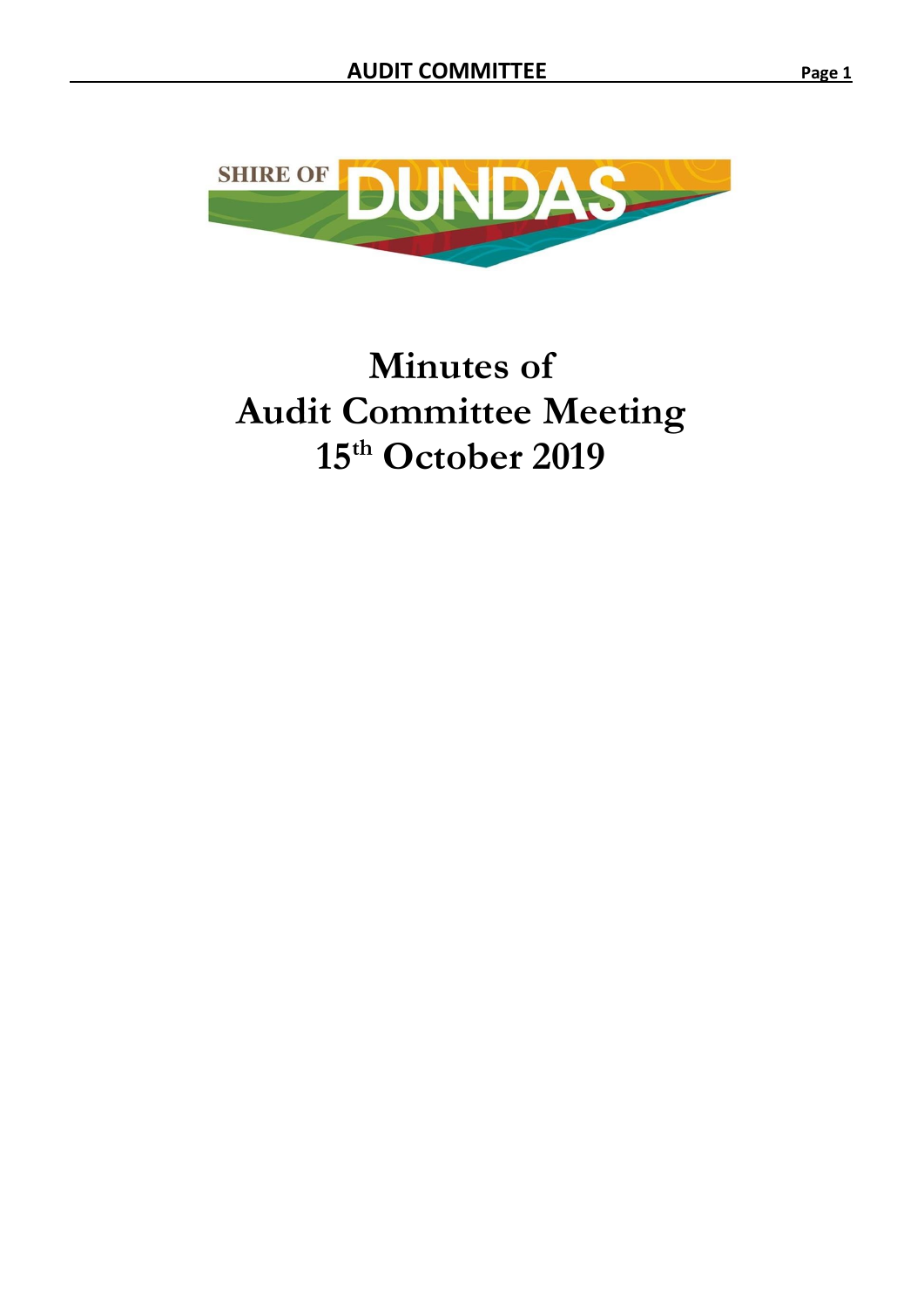# **Shire of Dundas**

# **Audit Committee**

# **Delegated Duties and Responsibilities**

<span id="page-1-0"></span>The following duties and responsibilities are delegated to the Audit Committee by the Council at the Ordinary Meeting of the Council held on the 21st October 2014:-

- 1. Provide guidance and assistance to the Council in carrying out the functions of the Shire in relation to audits which includes risk management, internal controls and legislative compliance.
- 2. Develop and recommend to the Council an appropriate process for the selection and appointment of a person as the Shires auditor.
- 3. Develop and recommend to the Council a written format for the proposal to tender for the Shires audit. The proposal is to include –
	- the objectives of the audit:
	- the scope of the audit;
	- a plan of the audit;
	- details of the remuneration and expenses to be paid; and
	- the method of communication to be used between the auditor and the Shire.
- 4 Recommend to the Council the person or persons to be appointed as auditor.
- 5 Liaise with the CEO to ensure that the Shire does everything in its power to:
	- assist the auditor to conduct the audit and carry out his or her other duties under the Local Government Act 1995; and
	- ensure that audits are conducted successfully and expeditiously.
- 6 Examine the reports of the auditor after receiving a report from the CEO on the matters and
	- determine if any matters raised require action to be taken by the Shire; and
	- ensure that appropriate action is taken in respect of those matters.
- 7 Review the report prepared by the CEO on any actions taken in respect of any matters raised in the report of the auditor and present the report to the Council for adoption prior to the end of the next financial year or 6 months after the last report prepared by the auditor is received, whichever is the latest in time.
- 8 Review the relevant audit process annually to ensure that it is effective and meets the objectives of the Shires "Internal Audit and Risk Management Policy".
- 9 Oversee the Shires Risk Management Plan and
	- support the implementation of the risk management and culture development program throughout the Shire;
	- make recommendation of the risk tolerance level for the Council to consider and adopt as appropriate;
	- bring to the attention of the Council the high to extreme identified risks and their recommended treatment;
	- establish the risk management plan which is aligned with the strategic planning process; and
	- actively promote risk management throughout the Shire.
- 10 To meet with the auditor at least once in every year in accordance with Section 7.12A(2) of the Local Government Act 1995.

*Delegation reviewed and adopted without amendment at Ordinary Meeting of Council held 21ST October 2014*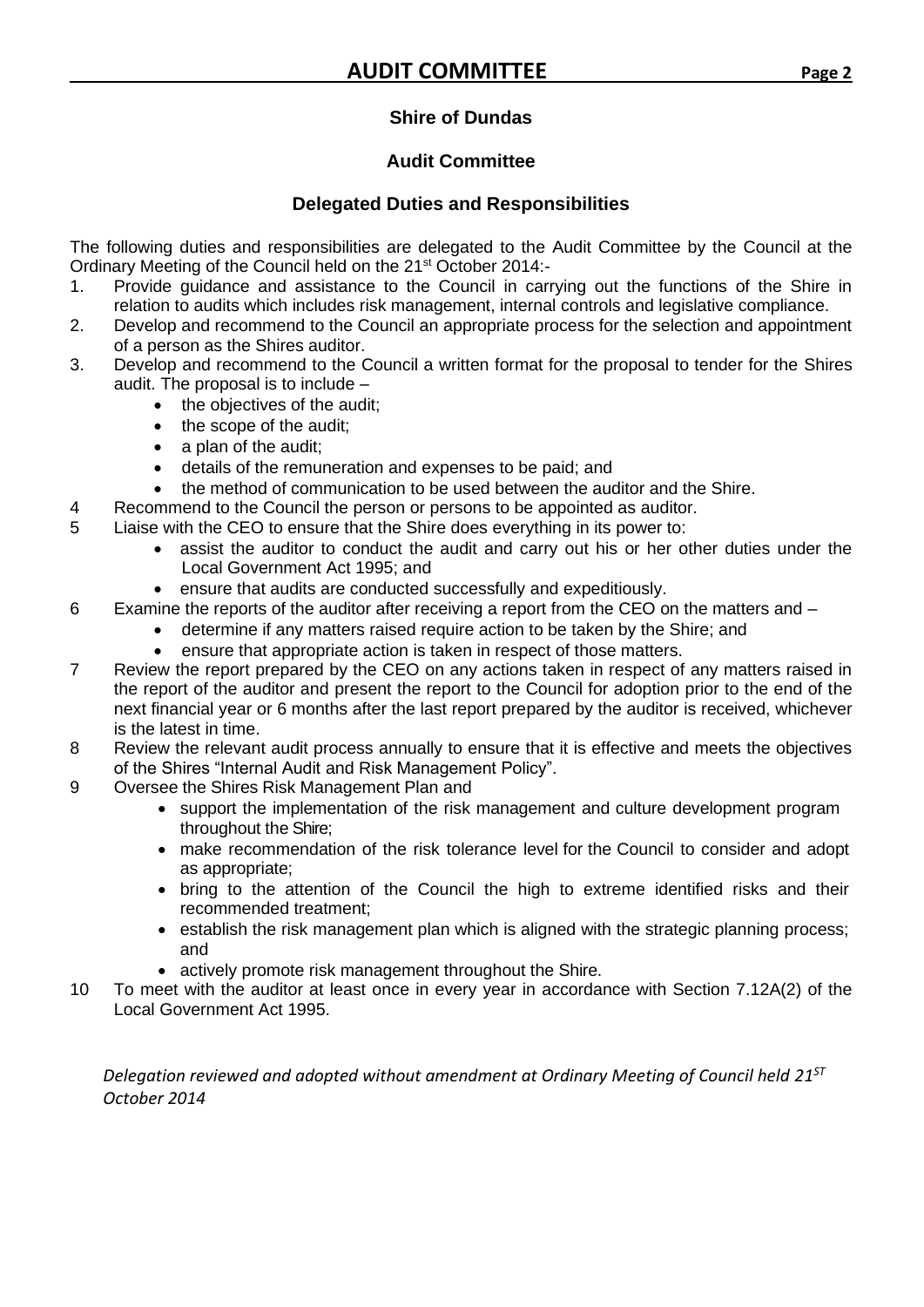Minutes of the Audit Committee Meeting held in the Council Chambers at the Shire Administration Office – Prinsep Street Norseman on the 15<sup>th</sup> October 2019 commencing at 6.00pm

## **Table of Contents**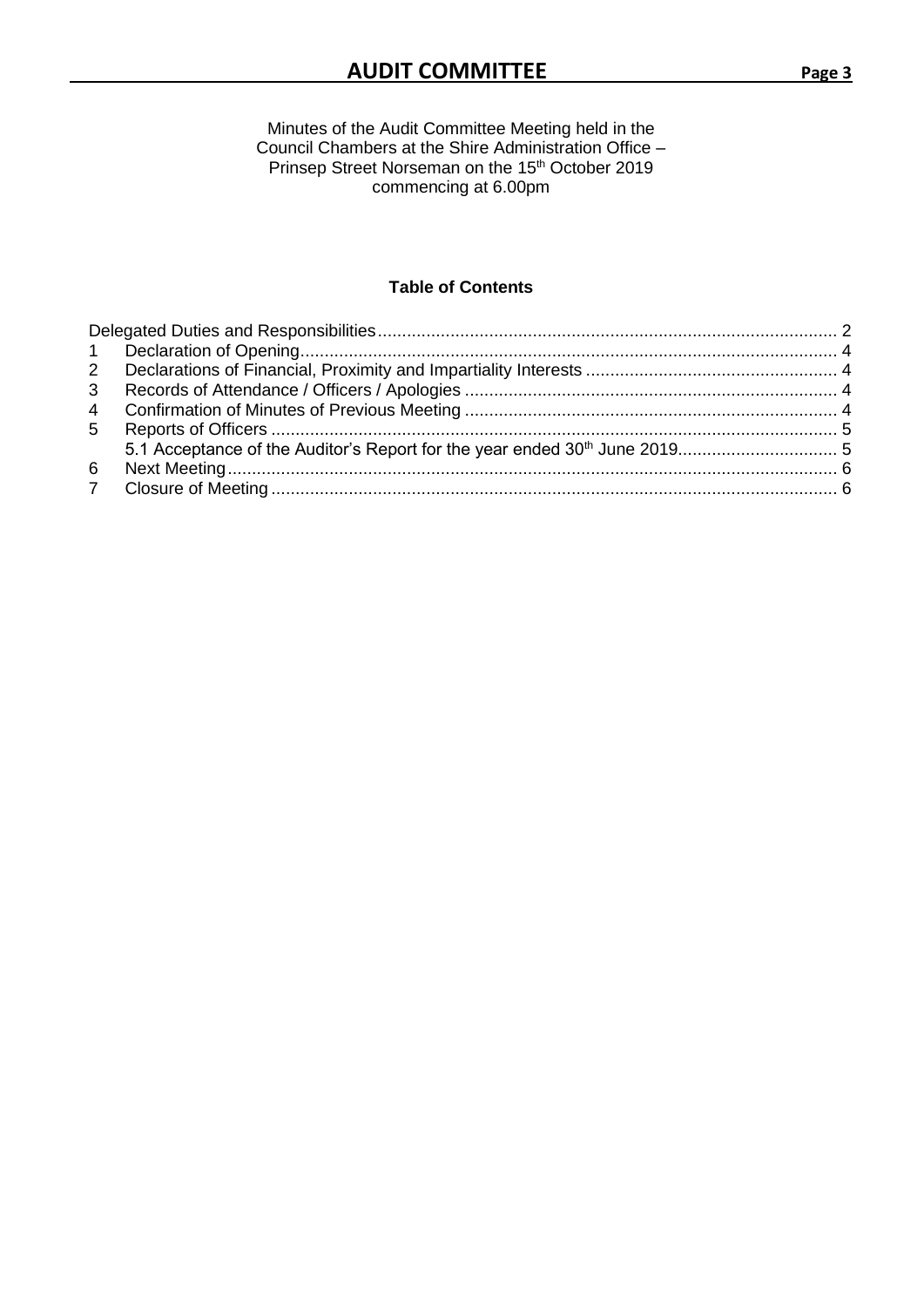# <span id="page-3-0"></span>**1 Declaration of Opening**

The Chairperson welcomed all those in attendance and declared the meeting open at 5:02 pm.

# <span id="page-3-1"></span>**2 Declarations of Financial, Proximity and Impartiality Interests**

Nil

# <span id="page-3-2"></span>**3 Records of Attendance / Officers / Apologies**

# *Present:* Cr L Bonza Shire President Cr R Patupis **Deputy Shire President** Cr V Wyatt Cr S Warner P Fitchat Chief Executive Officer A Rodrigo **Manager Finance & Administration**<br>T Dixon **Manager Finance & Administration** Offic Acting Senior Admininstration Officer Marius van der Merwe Partner, Butler Settineri Liang Wong Assistant Director, Office of the Auditor General for WA

*Apologies:* Cr R Patupis Cr B Bayley

# <span id="page-3-3"></span>**4 Confirmation of Minutes of Previous Meeting**

#### **Recommendation**

That the minutes of the Audit Committee meeting held on 2<sup>nd</sup> August 2019 be **confirmed as a true and accurate record**

Moved Cr: Hogan Seconded Cr: S Warner

#### **Resolution**

That the minutes of the Audit Committee meeting held on 2<sup>nd</sup> August 2019 be **confirmed as a true and accurate record**

| Carried by: | Simple Majority | For: $4$ | Against: 0 |
|-------------|-----------------|----------|------------|
|-------------|-----------------|----------|------------|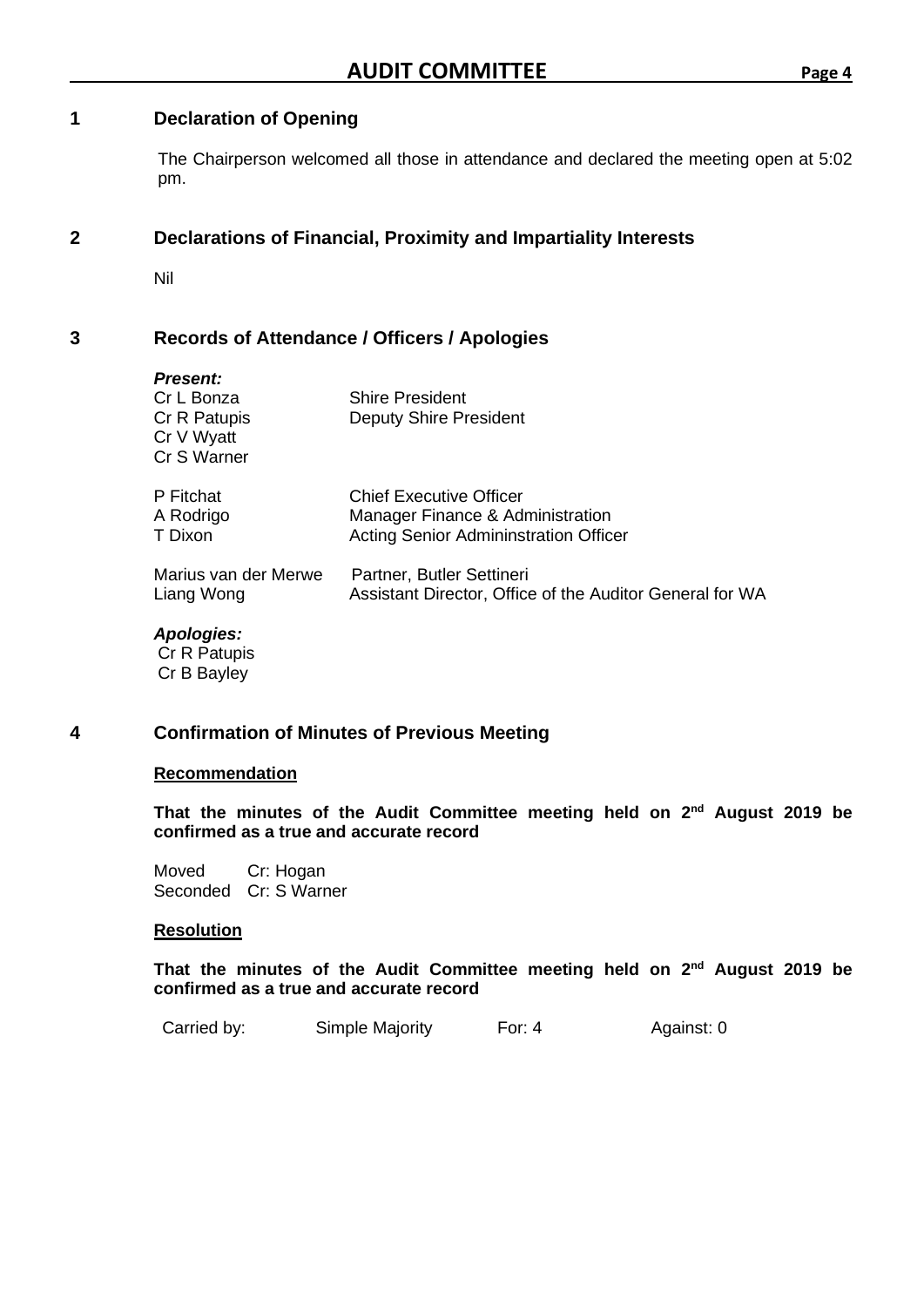# <span id="page-4-0"></span>**5 Reports of Officers**

<span id="page-4-1"></span>

| <b>Agenda Reference &amp; Subject</b>                                     |                                                  |  |  |  |  |
|---------------------------------------------------------------------------|--------------------------------------------------|--|--|--|--|
| 5.1 Acceptance of the Auditor's Report for the year ended 30th June 2019. |                                                  |  |  |  |  |
| Location / Address                                                        | Shire of Dundas                                  |  |  |  |  |
| File Reference                                                            | FM.AD                                            |  |  |  |  |
| Author                                                                    | Aruna Rodrigo - Manager Finance & Administration |  |  |  |  |
| Date of Report                                                            | 15th October 2019                                |  |  |  |  |
| Disclosure of Interest                                                    | Nil                                              |  |  |  |  |

#### **Summary**

For the Audit Committee to review the Audit Report for the year ended 30th June 2019 together with the CEO's comments on draft Management Report, recommending to Council the actions identified as part of this review.

#### **Background**

On the inside cover sheet to this agenda is the list of duties and responsibilities that Council has delegated to the Audit Committee. In particular items 6 and 7 are relevant to this meeting.

#### Statutory Environment

Items 6 & 7 of the Delegated Duties and Responsibilities as well as Section 7.12A(2) of the Local Government Act 1995.

In accordance with delegation numbers 6 & 7 the Audit Committee is to review the Auditor's Report and the CEO's comments on the Draft Management Report and present the Audit report with the draft Financial Statements to the Council prior to the end of the next financial year.

Policy Implications

Nil

Financial Implications

Nil

Strategic Implications

Nil

#### **Consultation**

Liang Wong, Assistant Director, Office of Auditor General for WA, CEO, Senior Administration Officer

#### Comment

The Shires auditor, the Office of Auditor General for WA has presented his Annual Audit Completion report given in the Papers relating for 2018/19 financial year. The draft audit report, the draft Management Report and the Draft Audited Financial Statements are also included in papers relating.

#### Voting Requirements

Simple majority